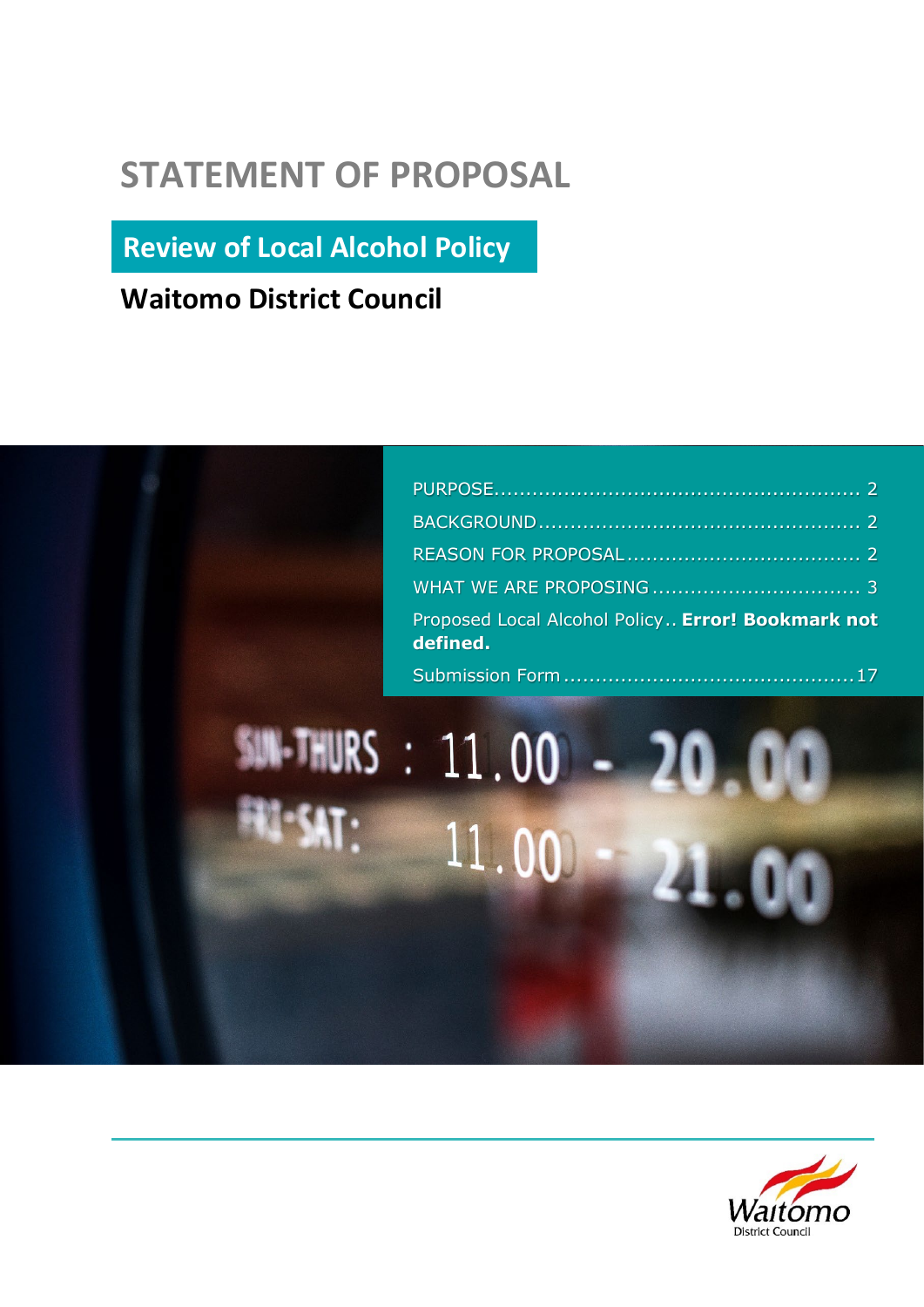# <span id="page-1-0"></span>**PURPOSE**

Waitomo District Council's (Council) vision is to be a vibrant District. Council policies support this vision and the community outcomes.

The purpose of the Local Alcohol Policy (LAP) is to:

- Balance the reasonable needs of the residents of Waitomo District regarding the sale, supply and consumption of alcohol.
- Address the statutory requirements of the Sale and Supply of Alcohol Act 2012.
- **Minimise the harm caused by** excessive or inappropriate consumption of alcohol.

### <span id="page-1-1"></span>**BACKGROUND**

The LAP has been developed pursuant to section 75 of the Sale and Supply of Alcohol Act 2012 (the Act), which empowers territorial authorities to develop Local Alcohol Policies for their District. The Act outlines what content a territorial authority may include in their Local Alcohol Policy.

The policy is intended to set a clear framework which will be applied to all applications for on, off, club and special licences, temporary authorities, and managers certificates within the Waitomo District.

A Local Alcohol Policy must not include policies on any matter not relating to licensing

# <span id="page-1-2"></span>**REASON FOR PROPOSAL**

The LAP first came into effect in June 2016 replacing the Provisional Local Alcohol Policy adopted in October 2013. Pursuant to section 97 of the Act, Council is required to review its current LAP every 6 years. Therefore, to retain the current LAP, Council is required to review it this year (2022).

Council has made some minor amendments to the LAP to streamline the overview and objective sections into an introductory section and adding a purpose and scope section to provide more clarity on what the policy covers.

Council want's your feedback on this policy.

#### Key dates

| <b>WHEN</b>    | WHAT                                                                                                               |
|----------------|--------------------------------------------------------------------------------------------------------------------|
| 03 June 2022   | Submissions open                                                                                                   |
| 01 July 2022   | Submissions close                                                                                                  |
| 19 July 2022   | Hearings (should people<br>wish to speak to their<br>submissions                                                   |
| 19 July 2022   | Deliberations - Council<br>discusses feedback from<br>the community and<br>changes are agreed to if<br>appropriate |
| September 2022 | Public notification of<br>provisional Local Alcohol<br>Policy                                                      |
| October 2022   | Appeals period (30 days)                                                                                           |
| November 2022  | Adoption of Policy                                                                                                 |

**This Statement of Proposal has been prepared to fulfil the requirements of section 83 and 87 of the Local Government Act 2002 (LGA).**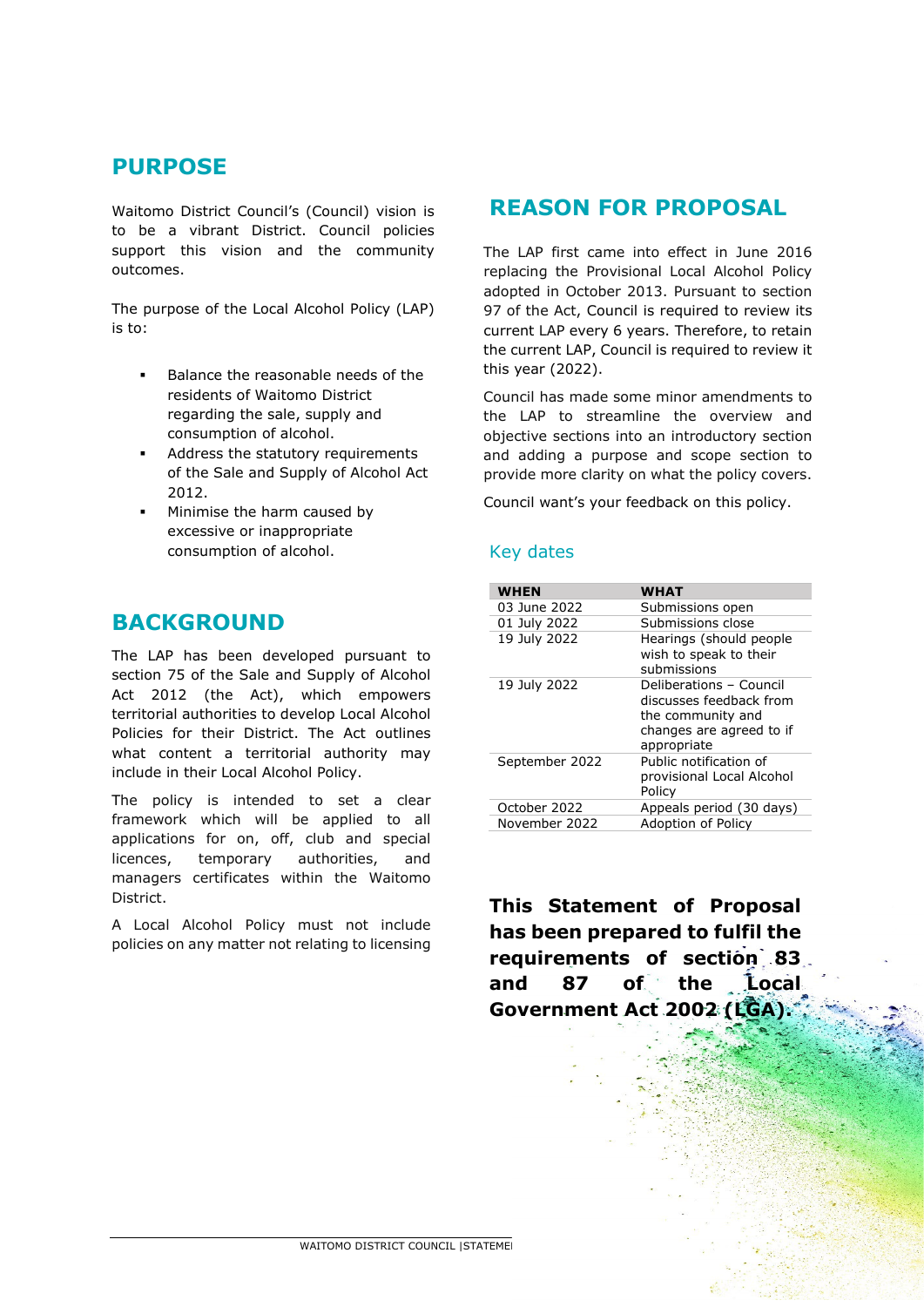# <span id="page-2-0"></span>**WHAT WE ARE PROPOSING**

Council is committed to ensuring that the Waitomo District is a safe place to live, visit and work in. Council has reviewed its existing LAP as required under the Act and is seeking your views.

#### **Summary of Key changes**

The LAP remains largely unchanged; however the following key changes have been made in order to provide more clarity and to make the policy more user friendly.

- An introduction to the policy has been created to explain the reason why Council is required to have the LAP.
- The purpose and scope of the LAP has been combined provide clarity on what Council wishes to achieve through the LAP.

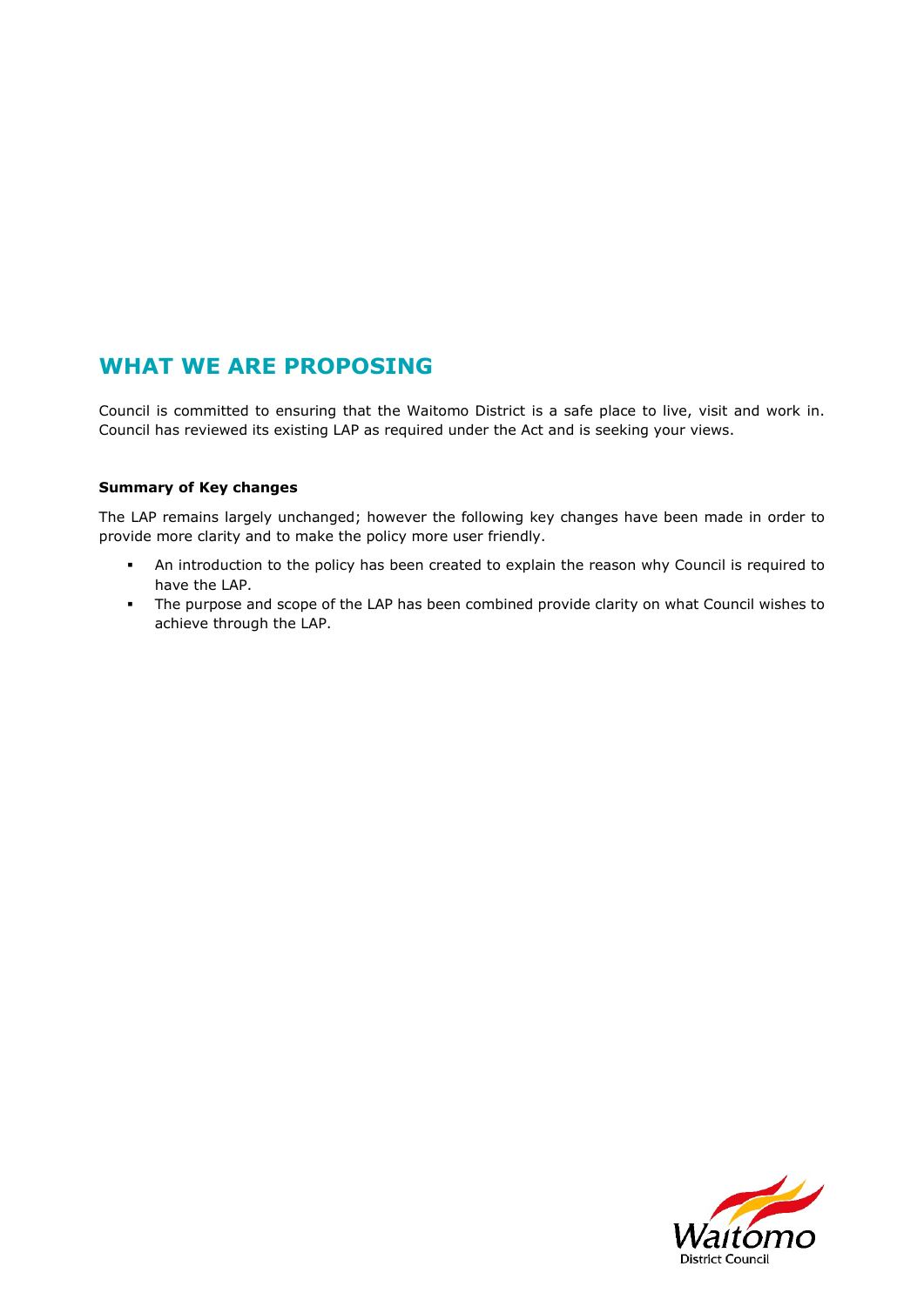# **DRAFT Waitomo District Council Local Alcohol Policy**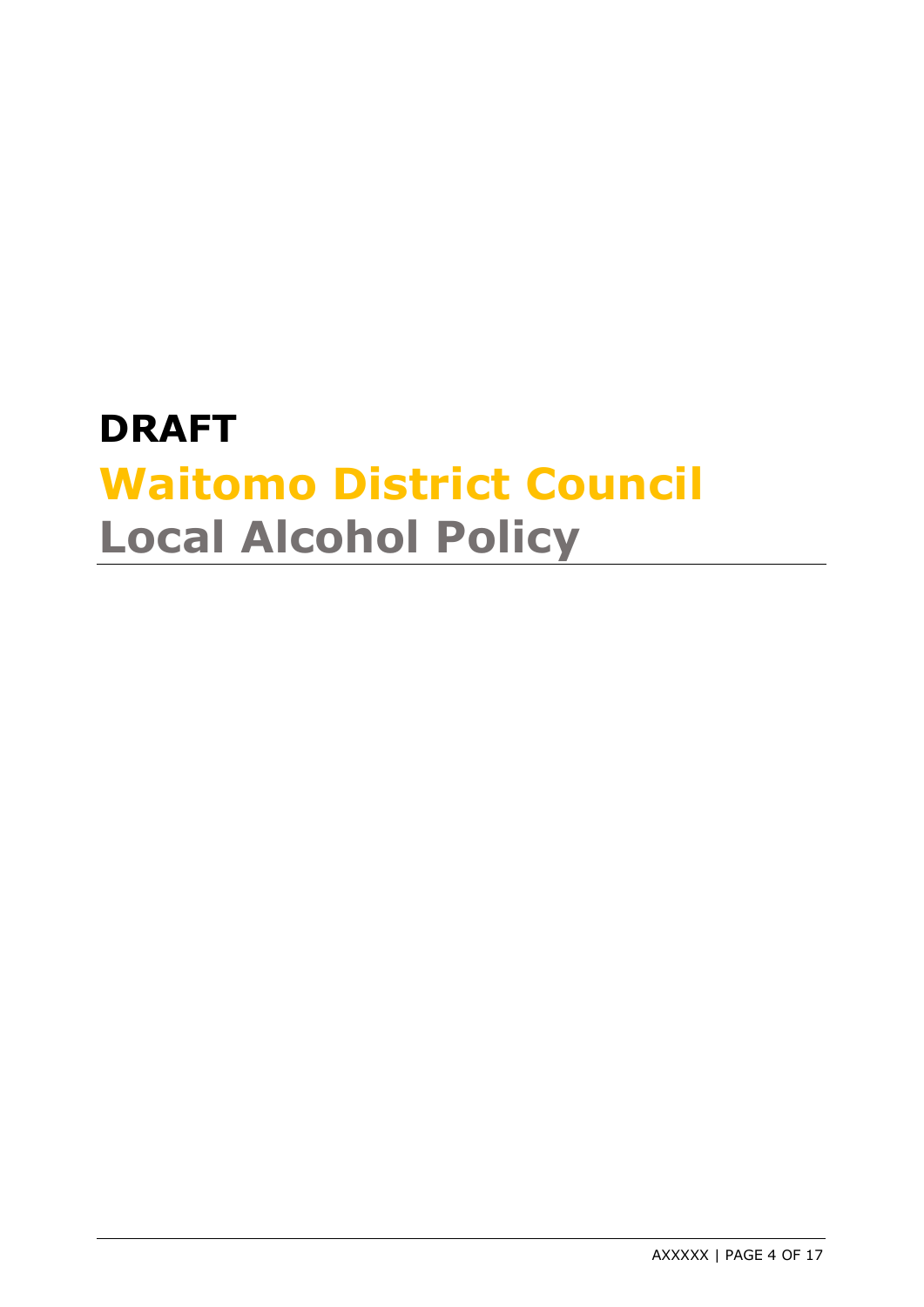| <b>First Adopted:</b>       | 10 October 2013 (provisional), 1 June 2016 (came into effect) |  |  |
|-----------------------------|---------------------------------------------------------------|--|--|
| <b>Review History:</b>      | 2015, 2022                                                    |  |  |
| <b>Date of Next Review:</b> | 2028                                                          |  |  |
| <b>Responsibility:</b>      | GM Strategy and Environment                                   |  |  |
| Adopted by:                 | Council 28 July 2015 (Amended)                                |  |  |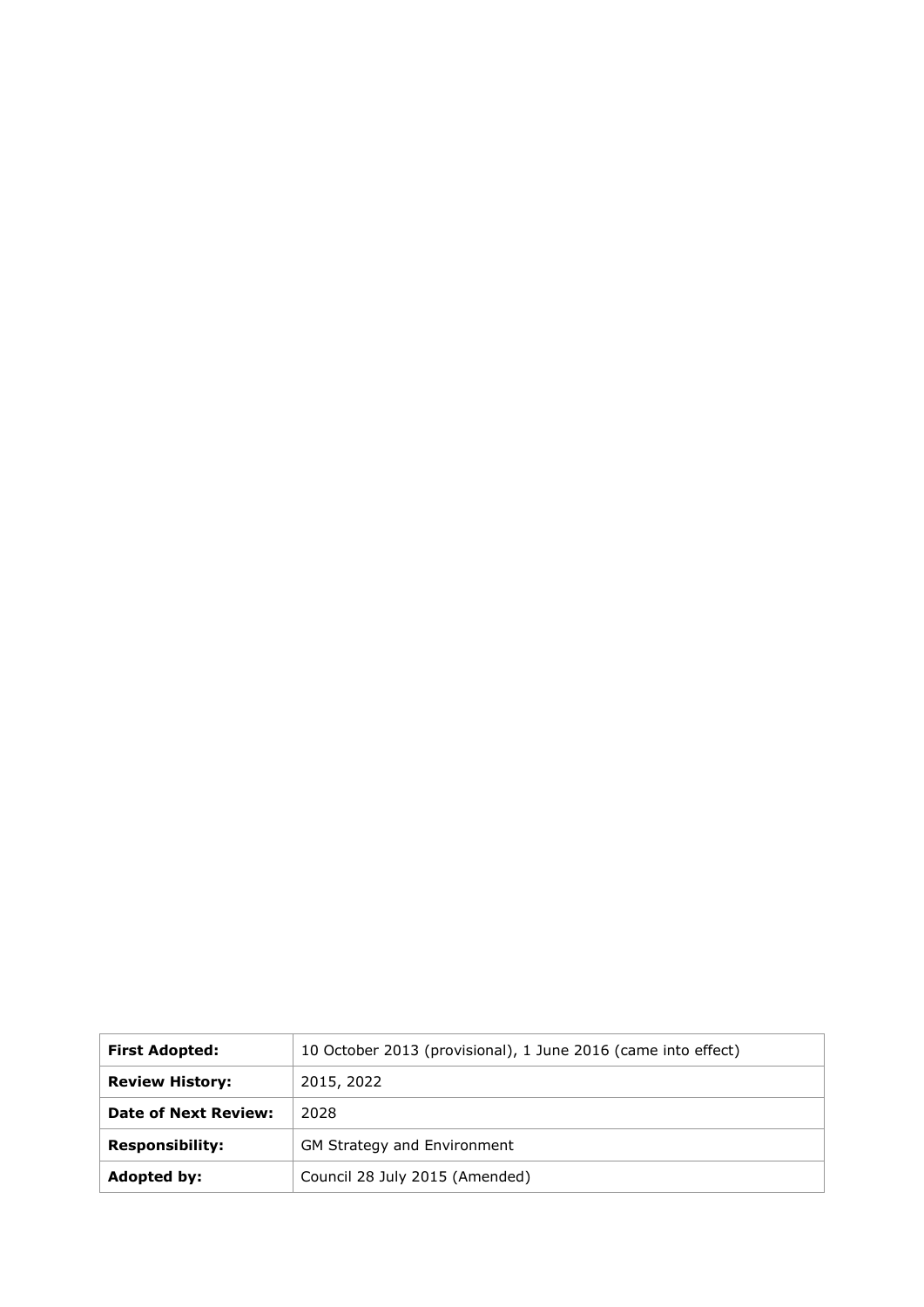# **CONTENTS**

| (a) | Background and Objectives of the Sale and Supply of Alcohol Act 2012 5                             |      |
|-----|----------------------------------------------------------------------------------------------------|------|
| (b) |                                                                                                    |      |
|     |                                                                                                    |      |
| 2.0 |                                                                                                    |      |
|     |                                                                                                    |      |
|     |                                                                                                    |      |
| (a) |                                                                                                    |      |
| (b) |                                                                                                    |      |
| (c) | Location of premises holding on-licences by reference to proximity to premises of a particular     |      |
| (d) | Location of premises holding on-licences by reference to proximity to facilities of a particular   |      |
| (e) |                                                                                                    |      |
| (f) |                                                                                                    |      |
| (g) |                                                                                                    |      |
| (h) |                                                                                                    |      |
| (a) |                                                                                                    |      |
| (b) |                                                                                                    |      |
| (c) | Location of premises holding off-licences by reference to proximity to premises of a particular    |      |
| (d) | Location of premises holding off-licences by reference to proximity to facilities of a particular  |      |
| (e) |                                                                                                    |      |
| (f) |                                                                                                    |      |
| (g) |                                                                                                    |      |
| 3.  |                                                                                                    |      |
| (a) |                                                                                                    |      |
| (b) | Location of premises holding club-licences by reference to broad areas 11                          |      |
| (c) | Location of premises holding club-licences by reference to proximity to premises of a particular   | . 11 |
| (d) | Location of premises holding club-licences by reference to proximity to facilities of a particular |      |
| (e) |                                                                                                    |      |
| (f) |                                                                                                    |      |
| (g) |                                                                                                    |      |
| (h) |                                                                                                    |      |
| 4.  |                                                                                                    |      |
| (a) |                                                                                                    |      |
| (b) |                                                                                                    |      |
| (c) |                                                                                                    |      |
| (d) |                                                                                                    |      |
| 5.  |                                                                                                    |      |
|     |                                                                                                    |      |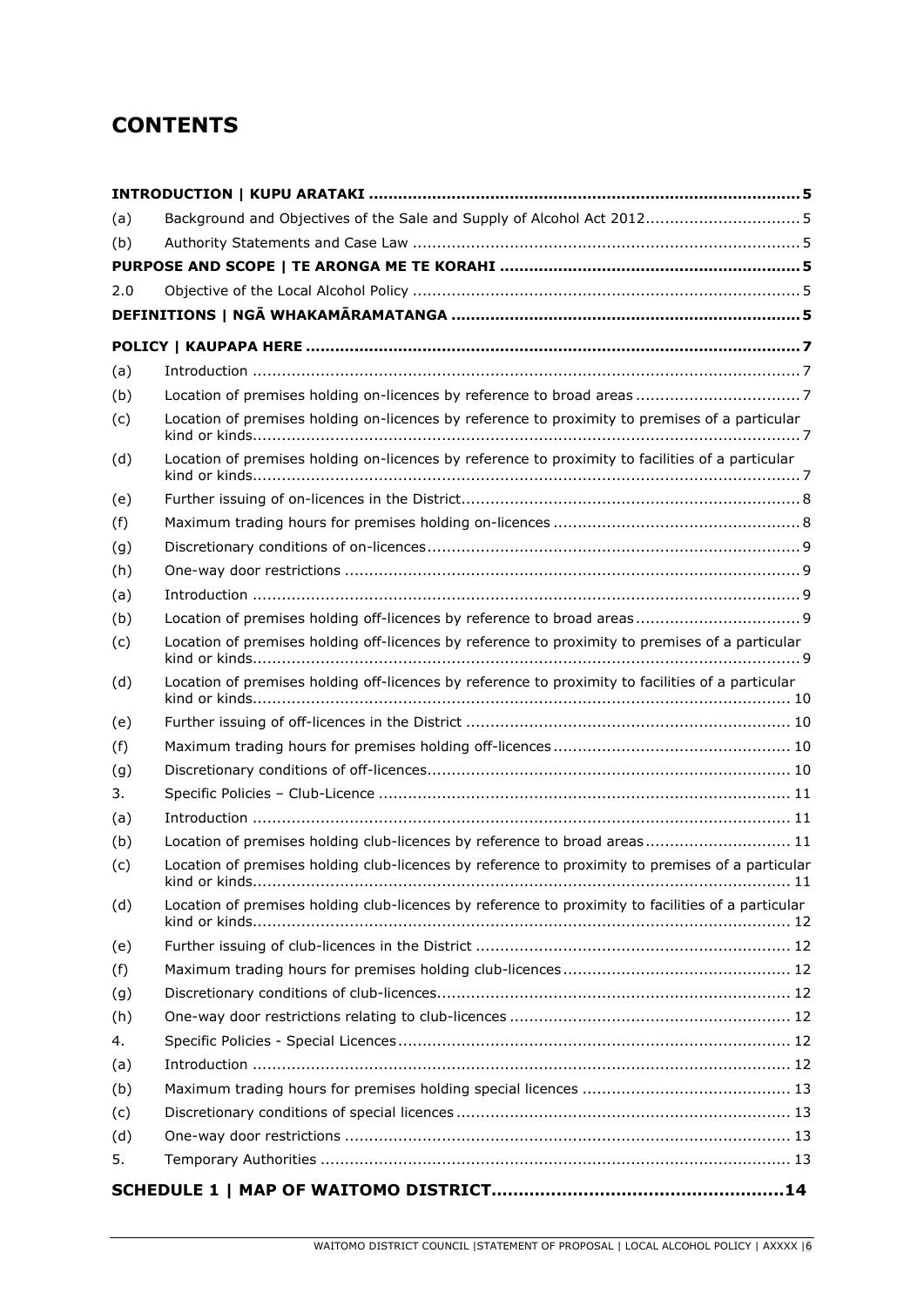#### **INTRODUCTION |** KUPU ARATAKI

The Sale and Supply of Alcohol Act (the Act) was enacted by Parliament in December 2012. The Act allows for territorial authorities to have local alcohol policies however this not a requirement of the Act.

The object of the Sale and Supply of Alcohol Act is that:

*'The sale, supply, and consumption of alcohol should be undertaken safely and responsibly; and the harm caused by the excessive or inappropriate consumption of alcohol should be minimised.'*

This Local Alcohol Policy (LAP) has been developed pursuant to section 75 of the Sale and Supply of Alcohol Act 2012, which empowers territorial authorities to develop Local Alcohol Policies for their District.

#### **PURPOSE AND SCOPE |** TE ARONGA ME TE KORAHI

- 1. The purpose of this policy is to:
	- Balance the reasonable needs of the residents of Waitomo District regarding the sale, supply and consumption of alcohol.
	- Address the statutory requirements of the Sale and Supply of Alcohol Act 2012.
	- Minimise the harm caused by excessive or inappropriate consumption of alcohol.
- 2. This policy is intended to set a clear framework which will be applied to all applications for on, off, club and special licences, temporary authorities and managers certificates within the Waitomo District.
- 3. The Sale and Supply of Alcohol Act (the Act) outlines what content a territorial authority may include in their LAP.
	- a. Section 77 of the Act outlines what policies may be included in a LAP. No other policies except those listed under that section can be included in a LAP.
	- b. Section 78 of the Act a lists the matters a local authority must have regard to when producing a draft policy.
	- c. In addition a territorial authority must not produce a draft policy without having consulted the Police, licensing inspectors, and Medical Officers of Health.
	- d. Section 93 of the Act allows a LAP to contain a policy more restrictive than the relevant district plan, but a LAP policy cannot authorise anything forbidden by the relevant district plan.
- 4. The policy applies to the Waitomo District is that area illustrated in figure two.
- 5. Authority Statements and Case Law
	- (i) The Waitomo District Licensing Committee shall give all due regard to any statement issued by the Alcohol Regulatory and Licensing Authority pursuant to section 176 of the Act when interpreting this policy and determining licence applications, and to any relevant decisions issued by the Authority.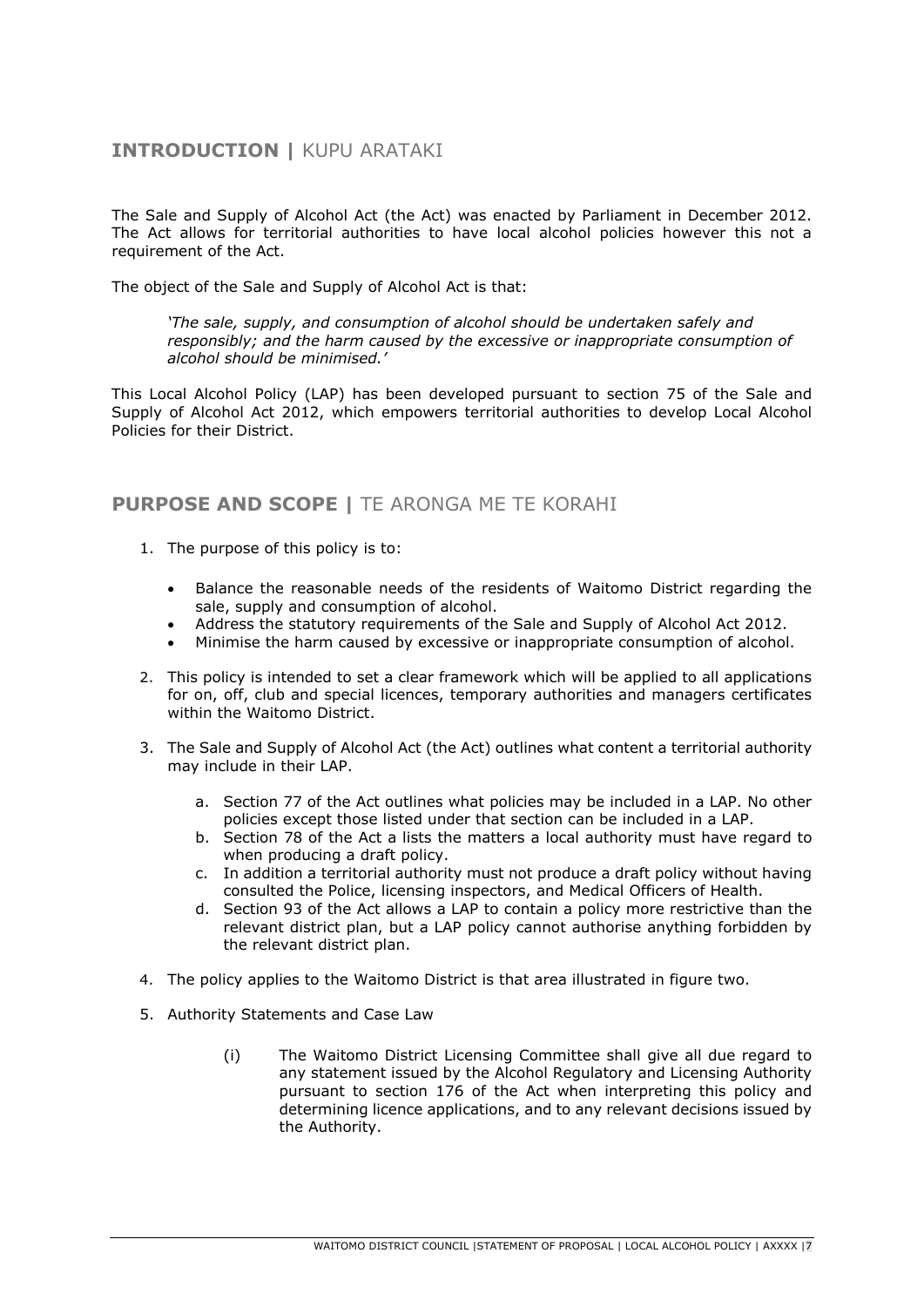# **DEFINITIONS |** NGĀ WHAKAMĀRAMATANGA

| <b>Authorised</b><br>customer                    | Shall have the same meaning as in section $60(3)$ of the Act                                                                                                                                                                    |
|--------------------------------------------------|---------------------------------------------------------------------------------------------------------------------------------------------------------------------------------------------------------------------------------|
| Café                                             | Shall have the same meaning as "restaurant" in section 5 of the Act                                                                                                                                                             |
| <b>Club</b>                                      | Shall have the same meaning as in section 21 of the Act.                                                                                                                                                                        |
| <b>District</b><br>Licensing<br><b>Committee</b> | Means the Waitomo District Licensing Committee under section 186 of the Act                                                                                                                                                     |
| <b>Early childcare</b><br>facility               | Includes any crèche, childcare centre, kindergarten, kohanga reo play<br>centre or plunket rooms or any other place (excluding a school) where<br>five or more children receive care or education Local Government Act<br>2002. |
| <b>Facility</b>                                  | Includes a place of worship, school or early childcare facility                                                                                                                                                                 |
| Hotel                                            | Shall have the same meaning as in section 5 of the Act                                                                                                                                                                          |
| Large scale<br>event                             | Means an event to which section 143 of the Act applies.                                                                                                                                                                         |
| <b>New Premises</b>                              | Applying to on-licence, off-licence and/or club-licence means-any premises<br>which has not been subject to a liquor licence of the same kind in the 12<br>months immediately prior to the application.                         |
| Off-licence                                      | Shall have the same meaning as in section 17 of the Act                                                                                                                                                                         |
| One-way door<br>restriction                      | Shall have the same meaning as in section 5 of the Act                                                                                                                                                                          |
| <b>On-licence</b>                                | Allows sale, supply and consumption of alcohol on premise as defined by section<br>14 of the Act.                                                                                                                               |
| <b>Outdoor dining</b><br>area                    | Means an area of a premises holding an on-licence or club licence that is outside<br>of the building and includes any part of a public footpath, pavement or other<br>public place.                                             |
| <b>Place of</b><br>worship                       | Shall have the same meaning as in section 5 of the Act                                                                                                                                                                          |
| <b>Prohibited</b><br>persons                     | Are persons to whom alcohol cannot be served including minors and intoxicated<br>persons and in the case of clubs any person who is not an authorised customer                                                                  |
| <b>Public park</b>                               | Means any park, reserve, playground, garden or similar public place maintained<br>by the Local Authority for recreation purposes                                                                                                |
| <b>Restaurant</b>                                | Shall have the same meaning as in section 5 of the Act                                                                                                                                                                          |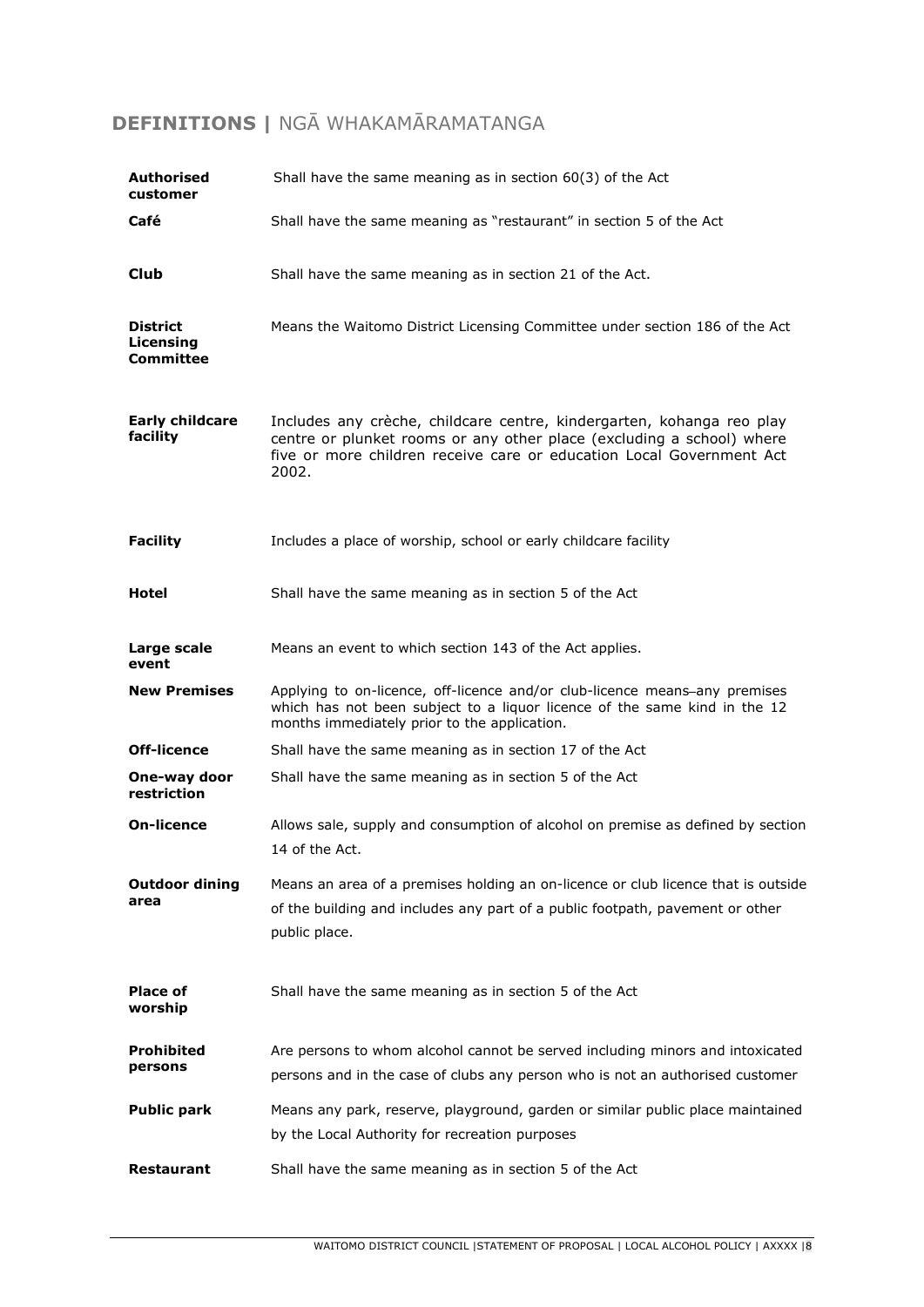| School                               | Includes any primary, intermediate or secondary school and any kura kaupapa |  |  |
|--------------------------------------|-----------------------------------------------------------------------------|--|--|
| <b>Special Licence</b>               | Means the type of licence detailed in section 22 of the Act.                |  |  |
| <b>Tavern</b>                        | Shall have the same meaning as in section 5 of the Act                      |  |  |
|                                      |                                                                             |  |  |
| <b>Temporary</b><br><b>Authority</b> | Shall have the same meaning as in section 5 of the Act                      |  |  |
| The Act                              | Means the Sale and Supply of Alcohol Act 2012                               |  |  |

#### **POLICY |** KAUPAPA HERE

#### **1. Specific Policies - On-Licences**

#### **(a) Introduction**

- (i) An on-licence premise is one where consumption of alcohol is authorised on the premises from which it is sold. Common examples include hotels, taverns and restaurants.
- (ii) Section 14 of the Act states:

"*On any premises an on-licence (other than an on-licence endorsed under section 37 of the Act) is held for, the licensee— (a) Can sell and supply alcohol for consumption there; and Can let people consume alcohol"*.

- (iii) Polices relating to on-licences also apply to:
	- a. BYO restaurants (endorsed under section 37 of the Act)
	- b. Caterers (endorsed under section 38 of the Act)

#### **(b)Location of premises holding on-licences by reference to broad areas**

(i) On-licences for new premises shall be limited to areas zoned Business under the Waitomo District Plan unless authorised by resource consent, and then subject to the following policies  $(c)$ , $(d)$ , $(e)$ , $(f)$ , $(g)$  and  $(h)$ .

#### **(c) Location of premises holding on-licences by reference to proximity to premises of a particular kind or kinds**

(i) When considering a licence application for new premises the District Licensing Committee will have regard to the proximity of that proposed premise to other licensed premises where it considers this relevant.

#### **(d)Location of premises holding on-licences by reference to proximity to facilities of a particular kind or kinds**

(i) In addition to (b) above, an on-licence will not be issued in respect of any new premises on any site where it directly borders any school, early childcare facility, or place of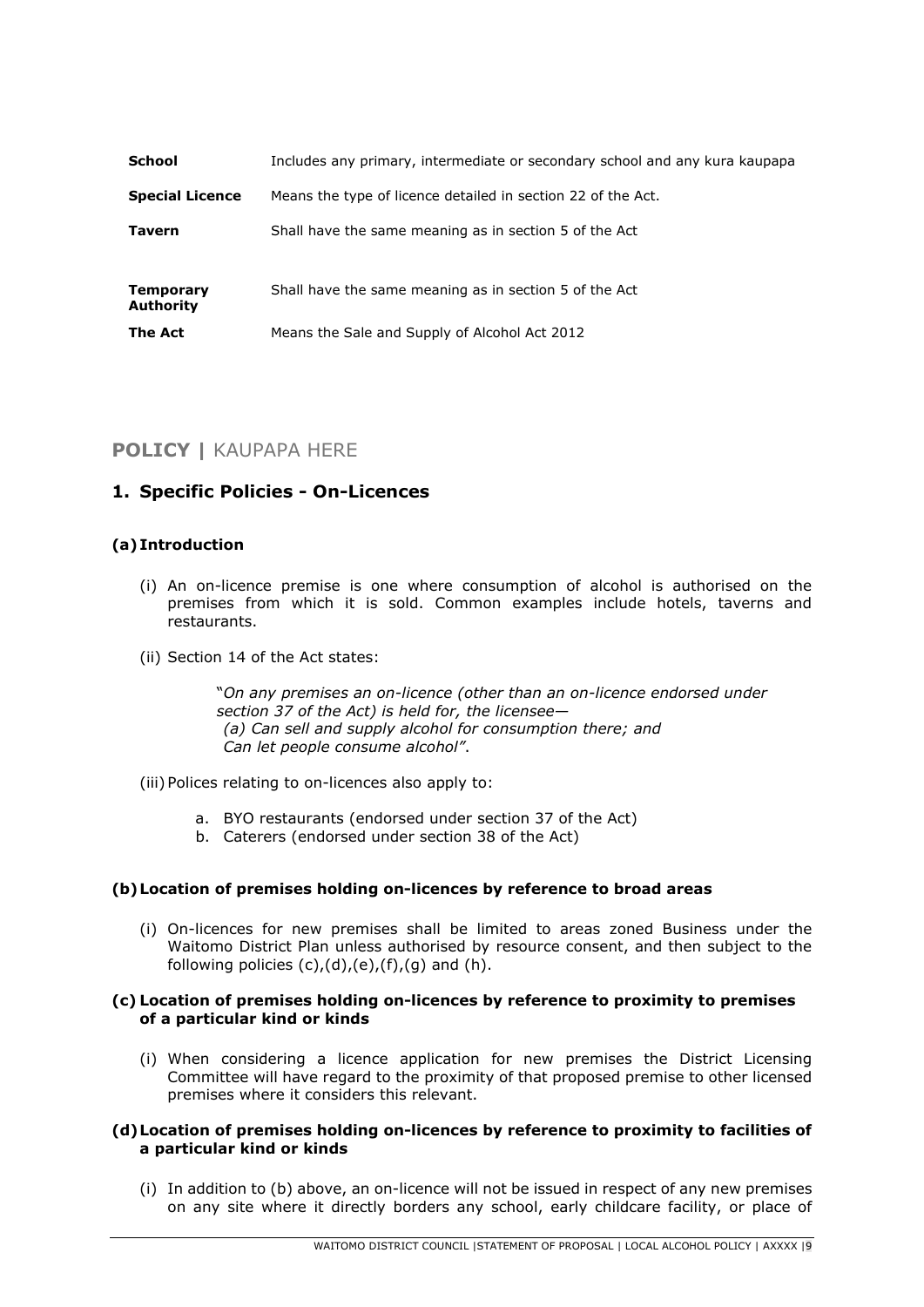worship existing at the time the premises is established. "Directly borders" includes across any road from such facility, within a 45° arc as shown in figure one.

- (ii) In cases where a resource consent has been issued to locate a premises in a noncommercial area as allowed in (b) above, the boundary of the site shall be a minimum of 40 metres from the boundary of any school, early childcare facility, or place of worship existing at the time the premises is established.
- (iii)Renewal of a licence shall be unaffected should a school, early childcare facility, or place of worship later move to a site which borders an existing licensed premise.

#### **Figure One:**



#### **(e)Further issuing of on-licences in the District**

(i) This policy does not cap the number of on-licence premises or restrict the issue of new licences, provided the other policy criteria are met.

#### **(f) Maximum trading hours for premises holding on-licences**

- (i) No on-licence shall be issued or renewed for any hotel or tavern premises with hours that exceed the following (subject to sections 46 and 47 of the Act):
	- a. Monday to Sunday 9:00am to 2:00am the following day.
	- b. In the case of hotels, alcohol may be sold or supplied at any time to any guest residing on the premises.
- (ii) Where a new hotel, tavern or other premises where the principal activity is the consumption of alcohol is proposed within 100 metres of any area zoned residential in the Waitomo District Plan, hours will not exceed the following:
	- a. Sunday to Thursday 9:00am to 10.30pm,
	- b. Friday and Saturday 9.00am to 12.00 midnight,
	- c. In the case of hotels, alcohol may be sold or supplied at anytime to any guest residing on the premises.
- (iii) No on-licence shall be issued or renewed in respect of any restaurant or café premises with hours that exceed the following (subject to sections 46 and 47 of the Act):
	- a. Monday to Sunday 9.00am to 12.00 midnight.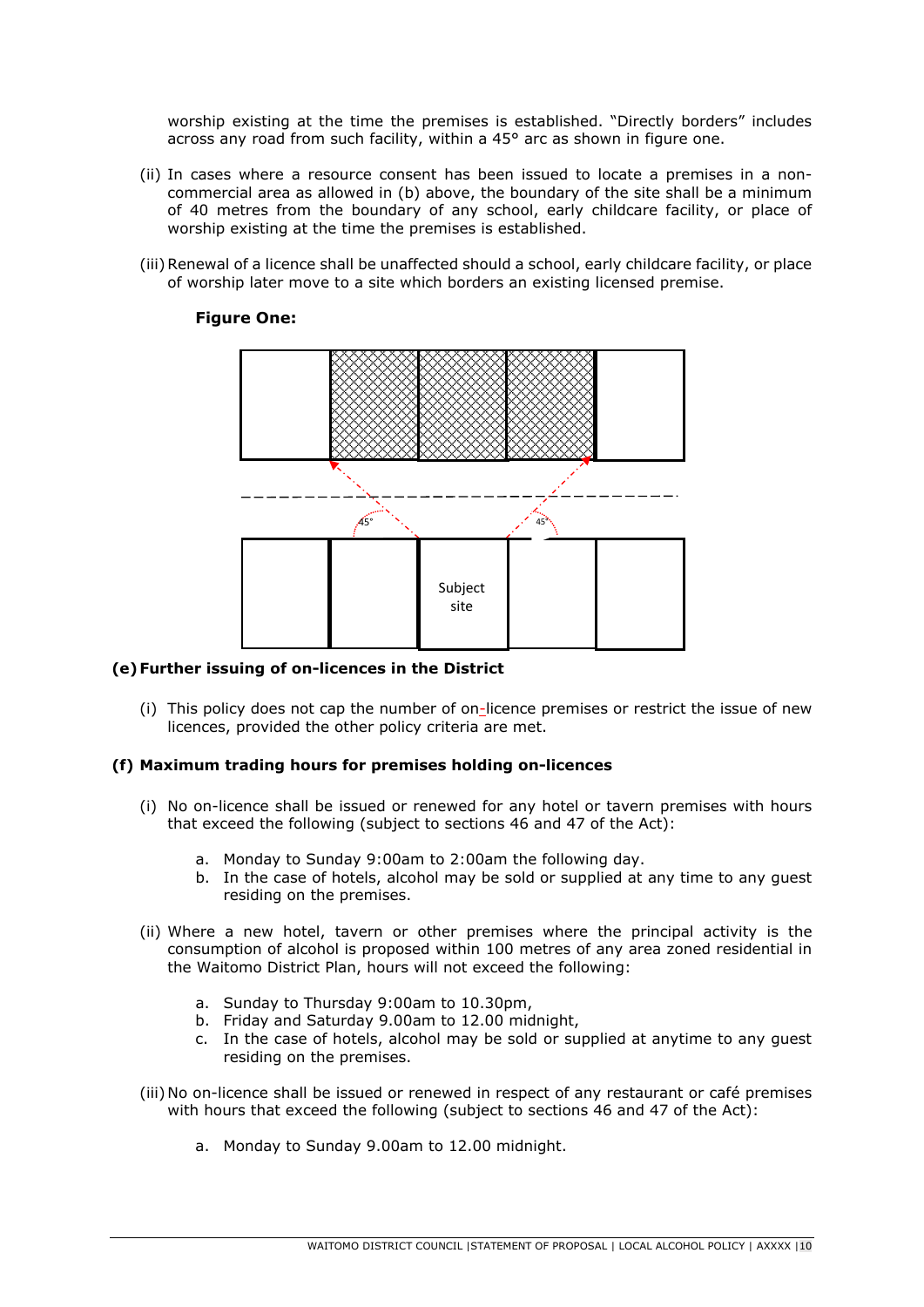- (iv)Any outdoor dining area will not have hours that exceed 9.00am to 11.00pm. Outside of these hours the Public Places Liquor Control Bylaw restrictions shall apply to any premise within a liquor ban area.
- (v) Any function centre or other premises not defined above will be subject to hours at the District Licensing Committee discretion but shall not exceed:
	- a. Monday to Sunday 9:00am to 2:00am the following day.

#### **(g)Discretionary conditions of on-licences**

- (i) In accordance with section 110(1) and 117 the District Licensing Committee may impose discretionary conditions (in addition to those required by section 110(2)). These may include conditions related to the following, or any other reasonable condition:
	- a. Prohibited persons
	- b. Management of premises
	- c. People or kinds of people to be served
	- d. Low and non-alcoholic beverages
	- e. Transport options
	- f. Exclusion of the public

#### **(h)One-way door restrictions**

- (i) A one-way door restriction of one-hour prior to maximum closing time may be applied on Thursday, Friday and Saturday nights to any hotel or tavern premises with a midnight or later closing time.
- (ii) This condition may be applied to licences as they are issued or renewed.

#### **2. Specific Policies - Off-Licence**

#### **(a) Introduction**

- (i) An off-licence premises is one where consumption of alcohol is authorised away from the premises on which it is sold. Common examples include supermarkets and bottlestores.
- (ii) Section 17 of the Act states:

*"(1) On the premises an off-licence is held for, the licensee can sell alcohol for consumption somewhere else.*

*(2) While the premises an off-licence is held for are open for the sale of alcohol for consumption somewhere else, the licensee can also supply alcohol free, as a sample, for consumption on the premises."*

#### **(b)Location of premises holding off-licences by reference to broad areas**

(i) Off-licences for new premises (excluding remote sellers endorsed pursuant to section 40 of the Act) shall be limited to areas zoned Business under the Waitomo District Plan unless authorised by resource consent.

#### **(c) Location of premises holding off-licences by reference to proximity to premises of a particular kind or kinds**

(ii) When considering a licence application for a new premises, the District Licensing Committee will have regard to the proximity of that proposed premises to other offlicensed premises where it considers this relevant.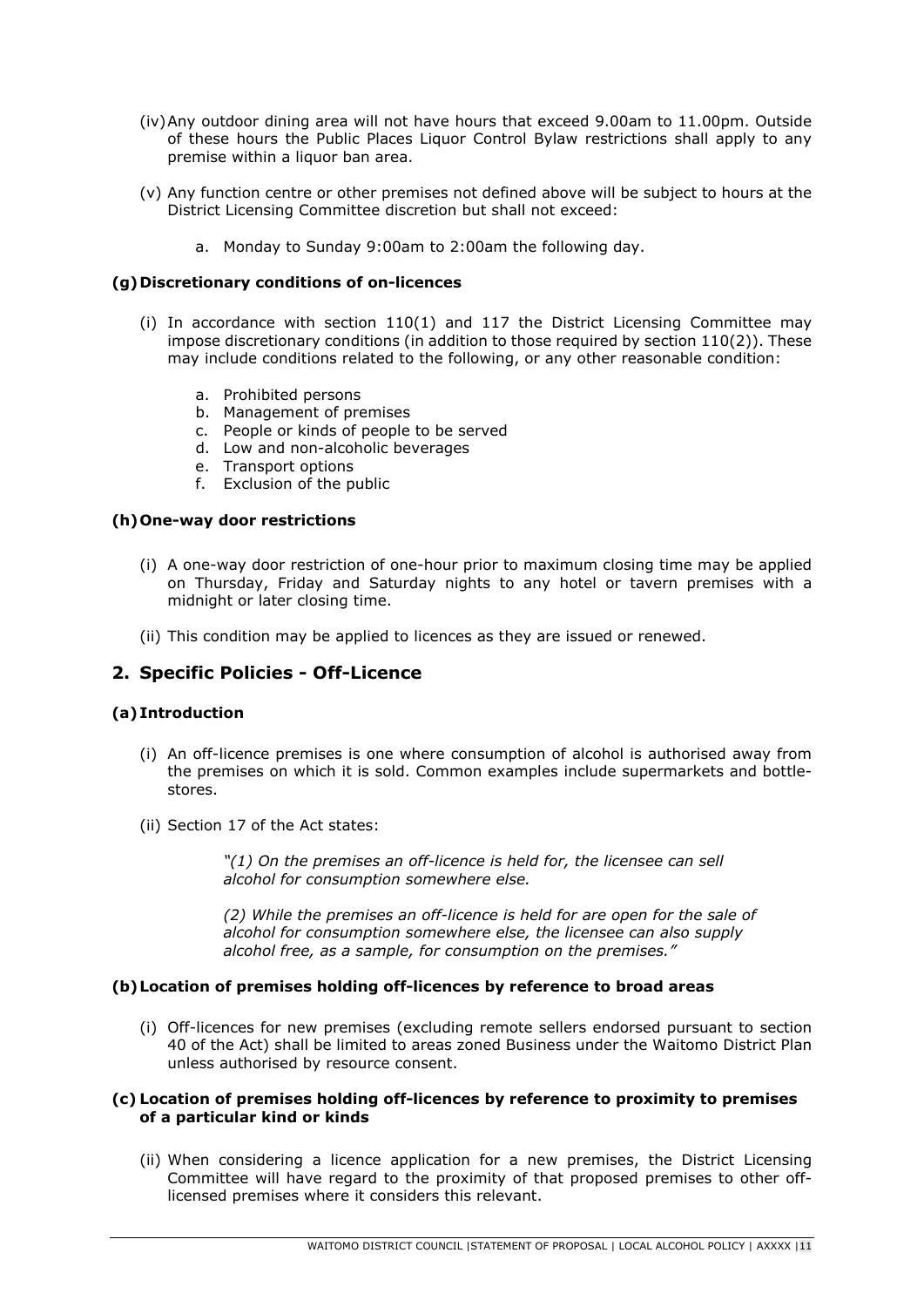(iii) Premises holding both an on-licence and off-licence shall ensure there is a separate point of sale and supply for the off licence if a totally separate area or premises is not practical.

#### **(d)Location of premises holding off-licences by reference to proximity to facilities of a particular kind or kinds**

- (i) Within the Business zone, an off-licence will not be issued in respect of any premises not currently licensed where the site directly borders any school, early childcare facility or place of worship existing at the time the premises are established or when resource consent is applied for (whichever is earliest) unless it can be demonstrated to the reasonable satisfaction of the District Licensing Committee that the hours, alcohol related signage or operation of the premises as they relate to alcohol sales will not have a significant impact on those facilities. "Directly borders" includes across any road from such facility as shown in figure one.
- (ii) Provided the Applicant demonstrates how the outcomes listed in 4.0(g) will be achieved the following shall be considered to have no significant impact:
- The hours of an off-licence where there is no external display of alcohol advertising; and
- The operation of an off-licence where the licensee implements an ID 25 policy.
- (iii) Renewal of a licence shall be unaffected simply on the grounds that:
	- a. such a facility later moves to a site which borders an existing licensed premises; or
	- b. the facility already bordered the existing licensed premises.
- (iv)When forming an opinion on amenity and good order, in relation to a new off-licence premises being licensed for the first time, the District Licensing Committee shall have regard to the proximity to a public park or reserve particularly where that park or reserve is within a liquor ban area prescribed by a bylaw and, if necessary, impose conditions set out in element 4.0(g).

#### Advice Note:

For the purposes of 4.0(d)(i) "business zone" means business land zoned in the Waitomo District Plan (or subsequent District Plan) at the time of the relevant off-licence application is determined.

#### **(e)Further issuing of off-licences in the District**

(i) This policy does not cap the number of off-licence premises or restrict the issue of new licences, provided the other policy criteria are met.

#### **(f) Maximum trading hours for premises holding off-licences**

(i) No off-licence shall be issued or renewed with trading hours that exceed Monday to Sunday 7.00am to 10.00pm (subject to section 48).

#### **(g)Discretionary conditions of off-licences**

- (i) In accordance with sections 116(1) and 117 the District Licensing Committee may impose discretionary conditions in relation to the following matters (in addition to those required by section 116(2)) or any other reasonable condition:
	- a. Prohibited persons
	- b. People or kinds of people to be served
	- c. Kinds of alcohol to be sold
	- d. Display of nationally consistent safe drinking messages and material
	- e. Application of Crime Prevention Through Environmental Design (CPTED) principles to achieve the following outcomes: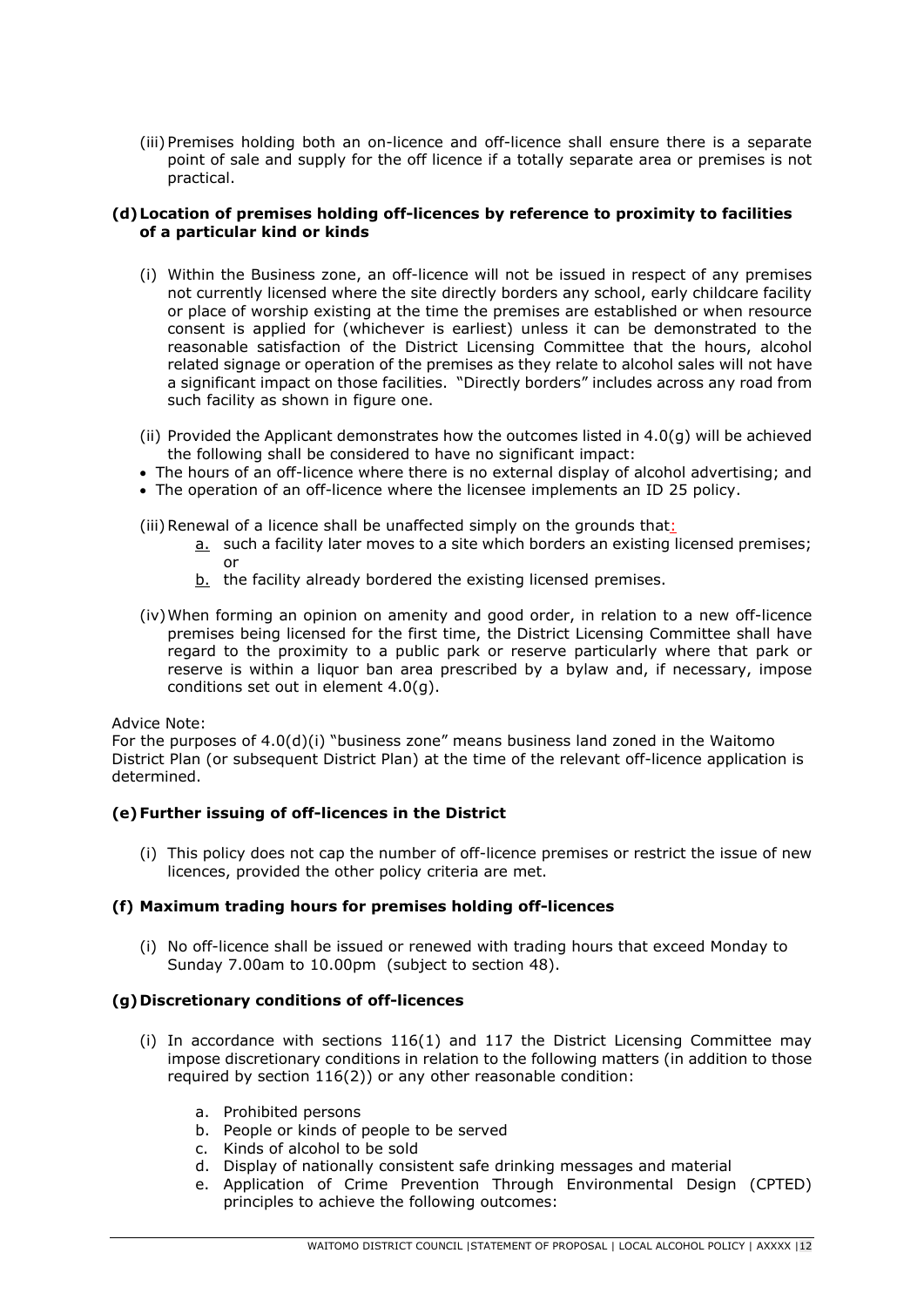Closed-circuit television (CCTV)

- CCTV being installed in suitable locations to monitor vulnerable areas (areas which are not easily or not continuously monitored by staff).
- Customers being made aware of the CCTV systems.

Lighting

- Internal lighting inside the premises to enable passive surveillance by staff and active surveillance by CCTV.
- Lighting to allow customers to be seen as they enter the premises.
- Lighting to allow staff to check identification.
- External areas such as car parks and loading bays being well lit, subject to the requirements of any resource consent or a district plan rule.

Internal Layout

• General points of sale to be positioned near the main entrance.

**Staff** 

- Relevant staff understanding how to operate the CCTV system.
- There being sufficient numbers of staff to ensure control of the premises during trading hours.
- f. At least 50% of any store front glazing shall be transparent, consistent with CPTED guidelines and no more than 30% of the external area of any side of the premises may contain alcohol related signage or advertising, excluding the company name.
- g. External signage must comply with the signage requirements outlined in the Waitomo District Council District Plan.

#### **3. Specific Policies – Club-Licence**

#### **(a) Introduction**

- (i) A club is a body corporate having as its object (or as one of its objects) participating in or promoting a sport or other recreational activity, otherwise than for gain; or is a body corporate whose object is not for gain; or holds permanent club charter.
- (ii) Section 21 of the Act states:

"On the premises a club-licence is held for, the licensee can sell and supply alcohol to authorised customers (within the meaning of section 60(3)), for consumption there."

"authorised customer, in relation to premises a club-licence is held for, means a person who—

- (a) is a member of the club concerned; or
- (b) is on the premises at the invitation of, and is accompanied by, a member of the club concerned; or
- (c) is an authorised visitor"

#### **(b)Location of premises holding club-licences by reference to broad areas**

(i) New licensed club premises should be in close proximity to the sports grounds or other facilities used by the club, if relevant.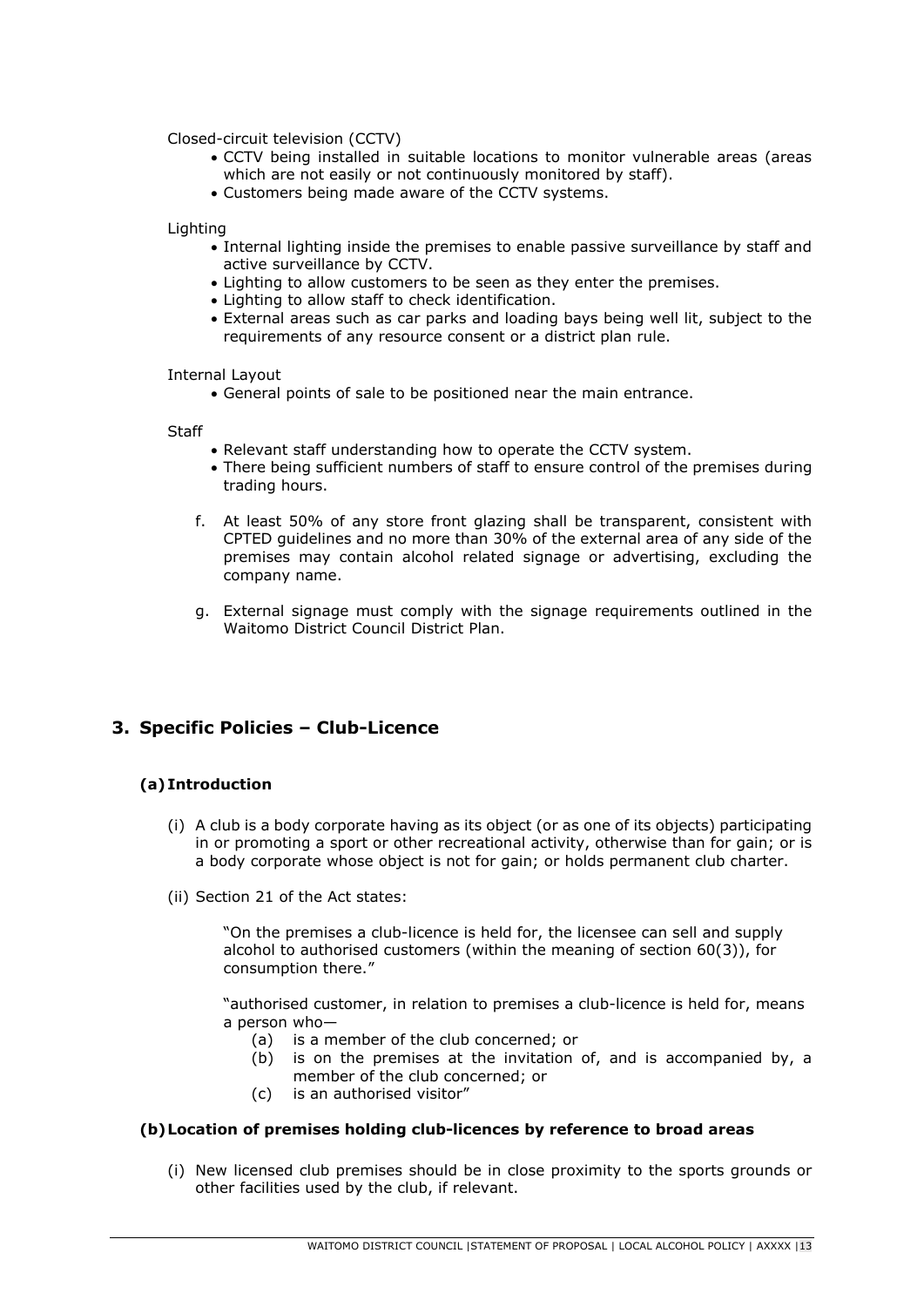#### **(c) Location of premises holding club-licences by reference to proximity to premises of a particular kind or kinds**

(i) When considering an application for a club licence for new premises, the District Licensing Committee will have regard to the proximity of the proposed new premises to any other licensed premises.

#### **(d)Location of premises holding club-licences by reference to proximity to facilities of a particular kind or kinds**

(i) When considering an application for a club licence for new premises, the District Licensing Committee will have regard to the proximity of the proposed new premises to any school, early childcare facility, place of worship or residential area.

#### **(e)Further issuing of club-licences in the District**

(i) This policy does not cap the number of club licence premises or restrict the issue of new licences, provided the other policy criteria are met.

#### **(f) Maximum trading hours for premises holding club-licences**

- (i) The District Licensing Committee will have regard to the days and hours of operation and the type of activities undertaken by the club in setting club hours.
- (ii) No club-licence shall be issued or renewed with hours that exceed the following:
	- a. Monday to Sunday 9.00am to 1.00am the following day (Subject to section 46 of the Act)

#### **(g)Discretionary conditions of club-licences**

- (i) In accordance with section  $110(1)$  of the Act the District Licensing Committee may impose discretionary conditions regarding the following matters, in addition to those required by section 110(2):
	- a. Prohibited persons
	- b. Management of premises
	- c. People or kinds of people to be served
	- d. Low and none alcoholic beverages
	- e. Transport options
	- f. Exclusion of the public

#### **(h) One-way door restrictions relating to club-licences**

- (i) The District Licensing Committee may impose a one-way door condition on any licence where it believes this is warranted. The one-way door restriction shall not apply any earlier than two hours before the normal closing time of the premises.
- (ii) This condition may be added to a licence at the time of issue or renewal.

3.1.

#### **4. Specific Policies - Special Licences**

#### **(a) Introduction**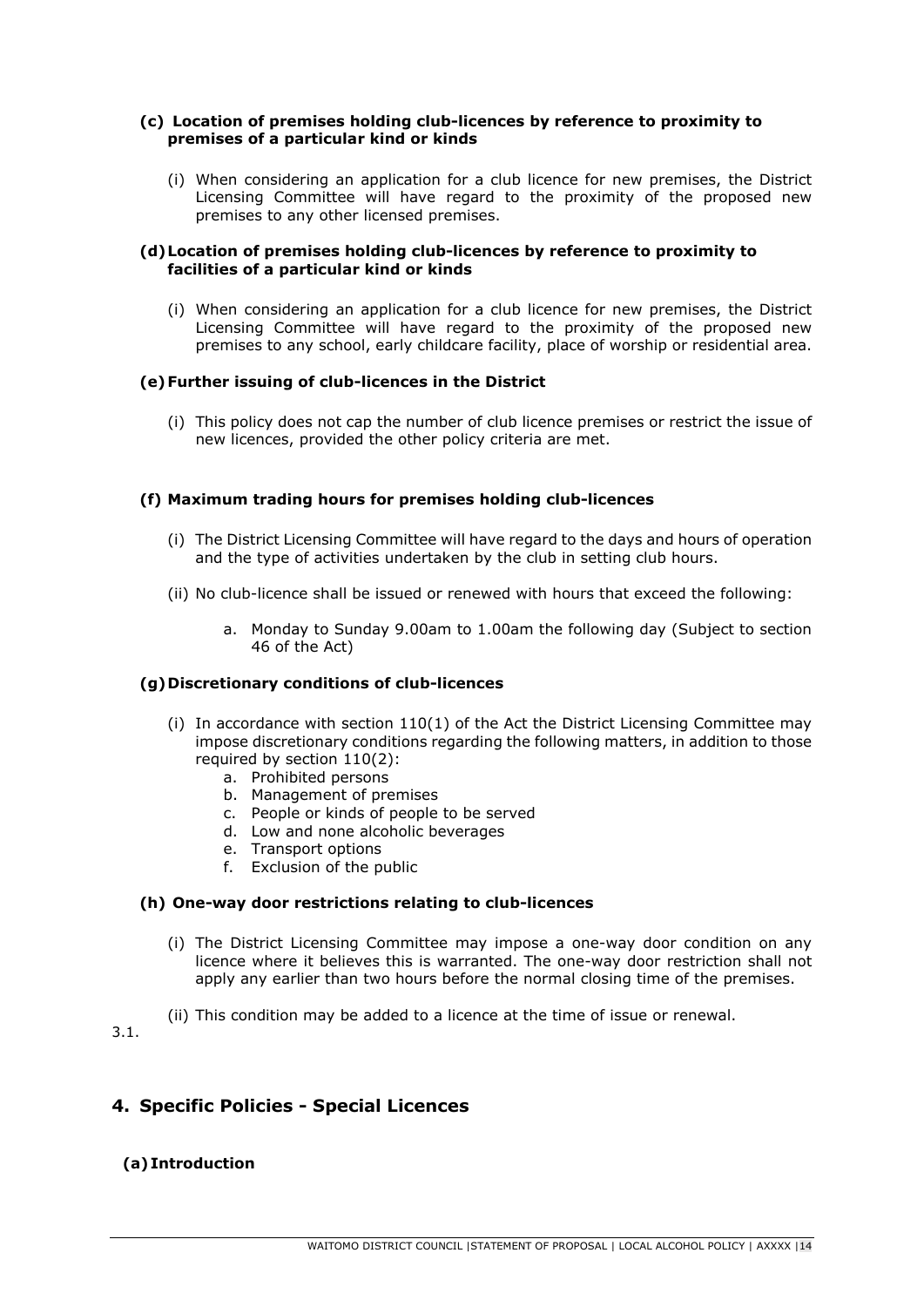- (i) Special licences allow the sale and consumption of alcohol at events or occasions on premises that are unlicensed, or premises that would be outside their normal licence conditions. They can permit on site or off site sales, and are in force for the date and time of the event only.
- (ii) "Event includes an occasion and a gathering, and any of a series of events".

#### **(b)Maximum trading hours for premises holding special licences**

- (i) Special licences for premises that are not otherwise licensed will not be issued beyond 1.00am except in exceptional circumstances as determined by the District Licensing Committee.
- (ii) Where the applicant for a special licence already holds an on-licence, off-licence or club licence with the maximum hours permitted for that type of licence under this policy, a special licence with greater hours will only be issued in exceptional circumstances as determined by the District Licensing Committee.

#### **(c) Discretionary conditions of special licences**

- (i) In accordance with sections 146 and 147(1) the District Licensing Committee may impose discretionary conditions regarding the following matters, in addition to those required by section 147(3):
	- a. Sale and supply to prohibited persons
	- b. People or kinds of people to be served
	- c. The kind or kinds of alcohol that may be sold or delivered
	- d. The provision of food for consumption on the premises
	- e. The provision of low and non-alcoholic beverages
	- f. The provision of information relating to transport options
	- g. Exclusion of the public
	- h. Restricting the types of containers used for sale or supply
	- i. The filing of returns
	- j. Conditions of a kind subject to which a licence may be issued under section 110 (on or club licence) or 116 (off licence)
	- k. Any reasonable condition not inconsistent with the Act.

#### **(d)One-way door restrictions**

(i) The licensing committee may impose a one-way door condition on any licence where it believes this is warranted. The one-way door restriction shall not apply any earlier than two hours before the normal closing time of the premises, or in the case of a special licence no earlier than two hours prior to the conclusion of the event.

#### **5. Temporary Authorities**

- 5.1. All temporary authority applications will be passed to the Police to give them an opportunity to inquire into the application.
- 5.2. Pursuant to section 136(4)(c) every temporary authority will be subject to a condition that no second or subsequent temporary authorities will be issued in respect of the same premises and licensee unless a full licence application has already been filed, or, in exceptional circumstances, with the prior approval of the Secretary of the Licensing Committee.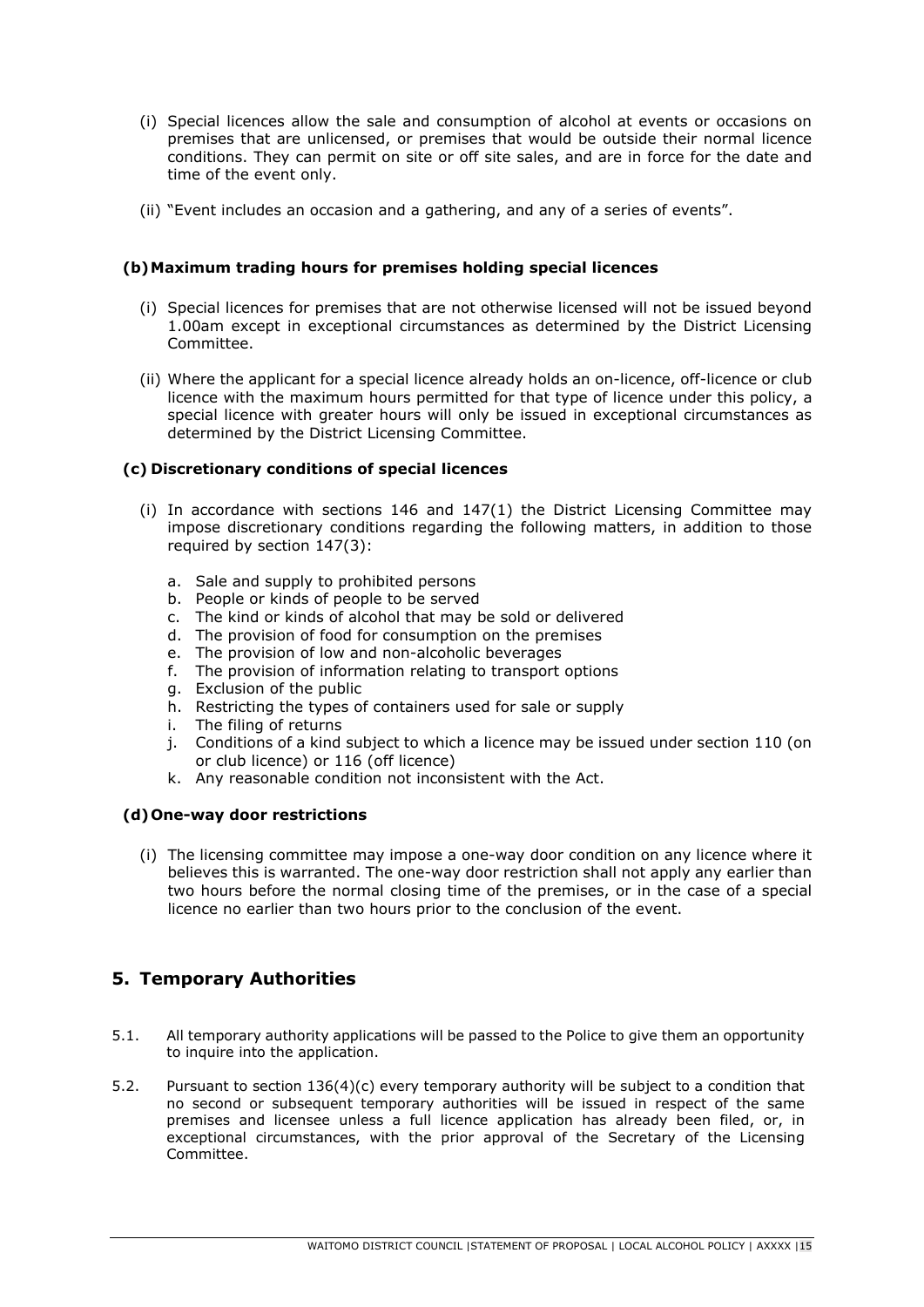# **SCHEDULE 1** | MAP OF WAITOMO DISTRICT